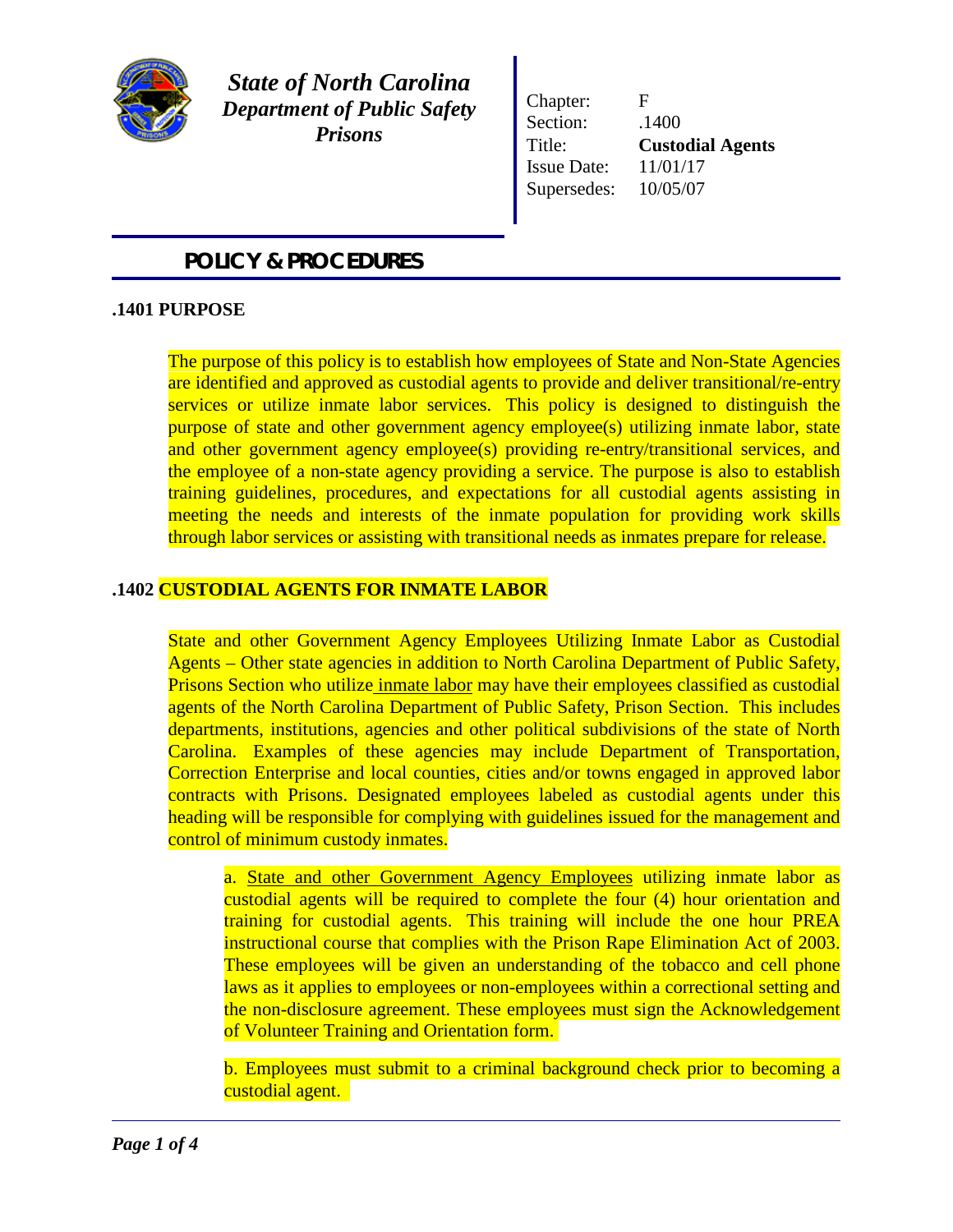c. Employees must submit to a criminal background check and sign the Acknowledgement of Volunteer Training and Orientation form annually to continue as a custodial agent.

d. Employees will be issued a pink custodial agent card upon a favorable criminal background investigation and with completion of all training.

#### .1403 **CUSTODIAL AGENTS FOR RE-ENTRY SERVICES**

1. **State Employees of Other State Agencies** providing transitional/re-entry services as Custodial Agents – Employees of other state agencies other than North Carolina Department of Public Safety, Prisons who may provide any type of assistance with transitional services towards an offender's release associated with re-entry planning may be classified as custodial agents of North Carolina Department of Public Safety, Prisons. Designated employees labeled as custodial agents under this heading will be responsible for complying with guidelines issued for the management and control of inmates within their perspective custody levels.

a. State employees of other state agencies will complete the initial one-hour PREA instructional course that complies with the Prison Rape Elimination Act of 2003. The employees of other state agencies will be given an understanding of the tobacco and cell phone laws as it applies to employees or non-employees within a correctional setting and the non-disclosure agreement. The employees of other state agencies must sign the Acknowledgement of Volunteer Training and **Orientation form.** 

b. A mutual agreement will be signed by the State Agency that represents the state employees detailing the services to provide and locations to be served.

c. The State Agency shall be provided a copy of the mutual agreement.

d. No criminal background check is required and the employees of the state agency must uphold standards of personal and professional conduct on behalf of the agency's human resource policies.

e. These employees must sign the Acknowledgement of Volunteer Training and Orientation form annually to continue as a custodial agent.

f. They will utilize their current state issued identification card from their prospective agency to enter the facility for the purpose of providing services.

2. **Employees of Non-State Agencies** – Employees of non-state agencies who have been approved to provide transitional/re-entry services may be classified as a custodial agent. This will include specific community providers within surrounding counties of the designated Reentry/Transition Prison facilities. Facility Heads or their designee of the designated Reentry/Transition Prison facilities will approve and oversee the issuance of the custodial agent pink identification card. They may provide services to all minimum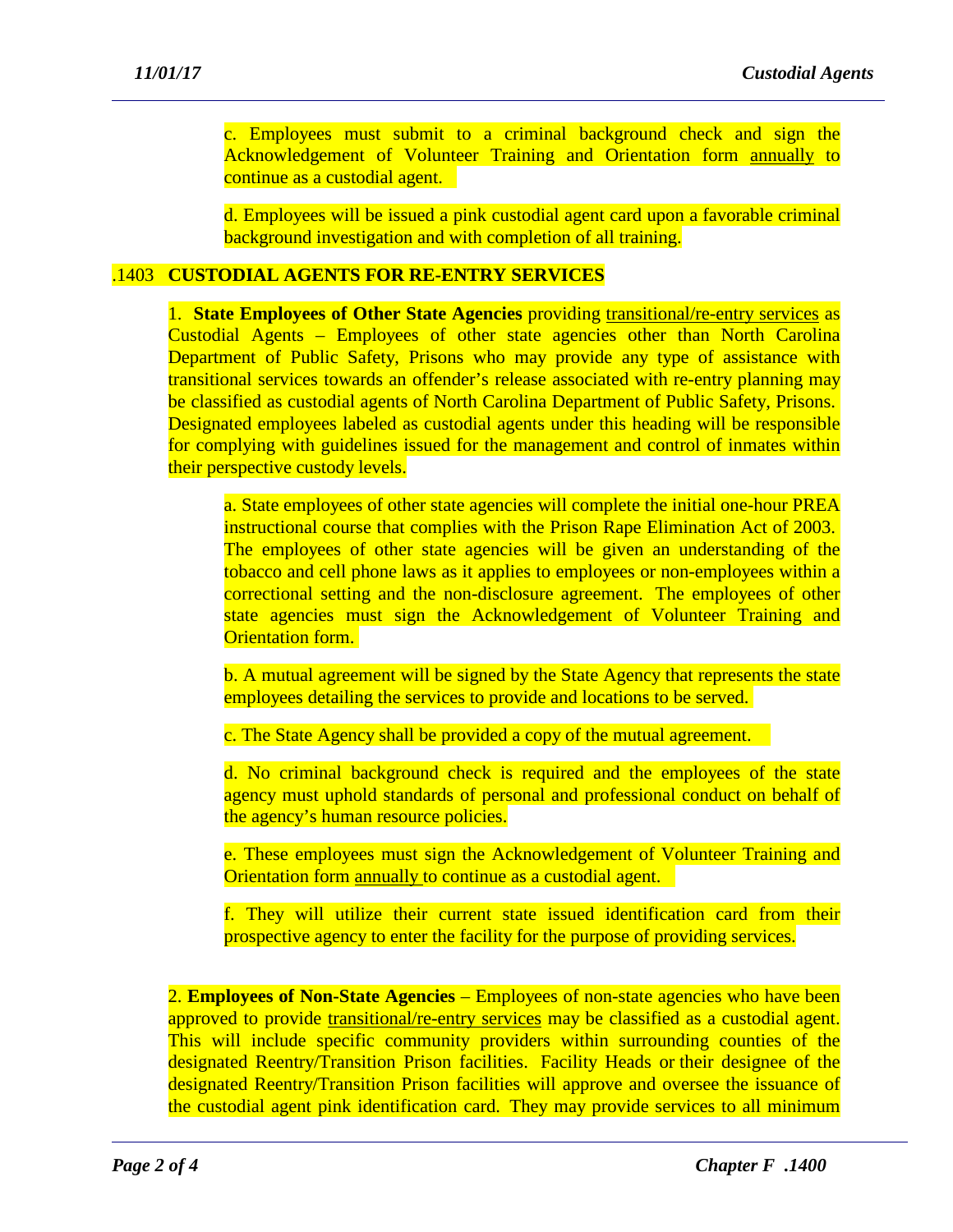custody inmates on-site and to minimum custody II and III inmates off-site. Examples of Community providers would include work force agencies, food banks, and Local Reentry Councils. Designated employees labeled as custodial agents under this heading will be responsible for complying with guidelines issued for the management and control of minimum custody inmates.

a. These non-state agency employees will be required to complete a volunteer training which includes the initial one-hour PREA instructional course that complies with the Prison Rape Elimination Act of 2003. These employees will be given an understanding of the tobacco and cell phone laws as it applies to employees or non-employees within a correctional setting and the non-disclosure agreement. These employees must sign the Acknowledgement of Volunteer Training and Orientation form.

b. Employees must submit to a criminal background check prior to becoming a custodial agent.

c. Employees must submit to a criminal background check and sign the Acknowledgement of Volunteer Training and Orientation form annually to continue as a custodial agent.

d. They will be issued a pink custodial agent card upon a favorable criminal background investigation and with completion of all training.

### **.1404 APPLICATION**

Facility Heads or designees will be responsible for the issuance of the Manual of Instruction for Correctional Agents to custodial agents, for initial and annual training and certification, and for the termination of status as a custodial agent. Classification of other state employees will be based on the following guidelines:

- (1) Determination. Region Directors or designees will meet, as necessary, with Facility Heads or designees to determine whether employees of a specific state agency or employees of a non-state agency will be designated as custodial agents of Prisons. Recommendations will be submitted to the head of the state agency or to the head of the non-state agency and to the Director of Prisons or designee for final approval. Rehabilitative Programs & Services will also make recommendations in conjunction with Prisons Management for agencies that should be approved for custodial agent partnerships.
- (2) Designation. When employees of the specific state agency have been designated as custodial agents of Prisons, the Region Directors, and Administrators/Superintendents will be notified. Facility Heads will attempt to insure that individuals designated as custodial agents understand and are capable of carrying out Prisons rules relating to the custody, control, and welfare of inmates. In addition, the below designations apply to each custodial agent: